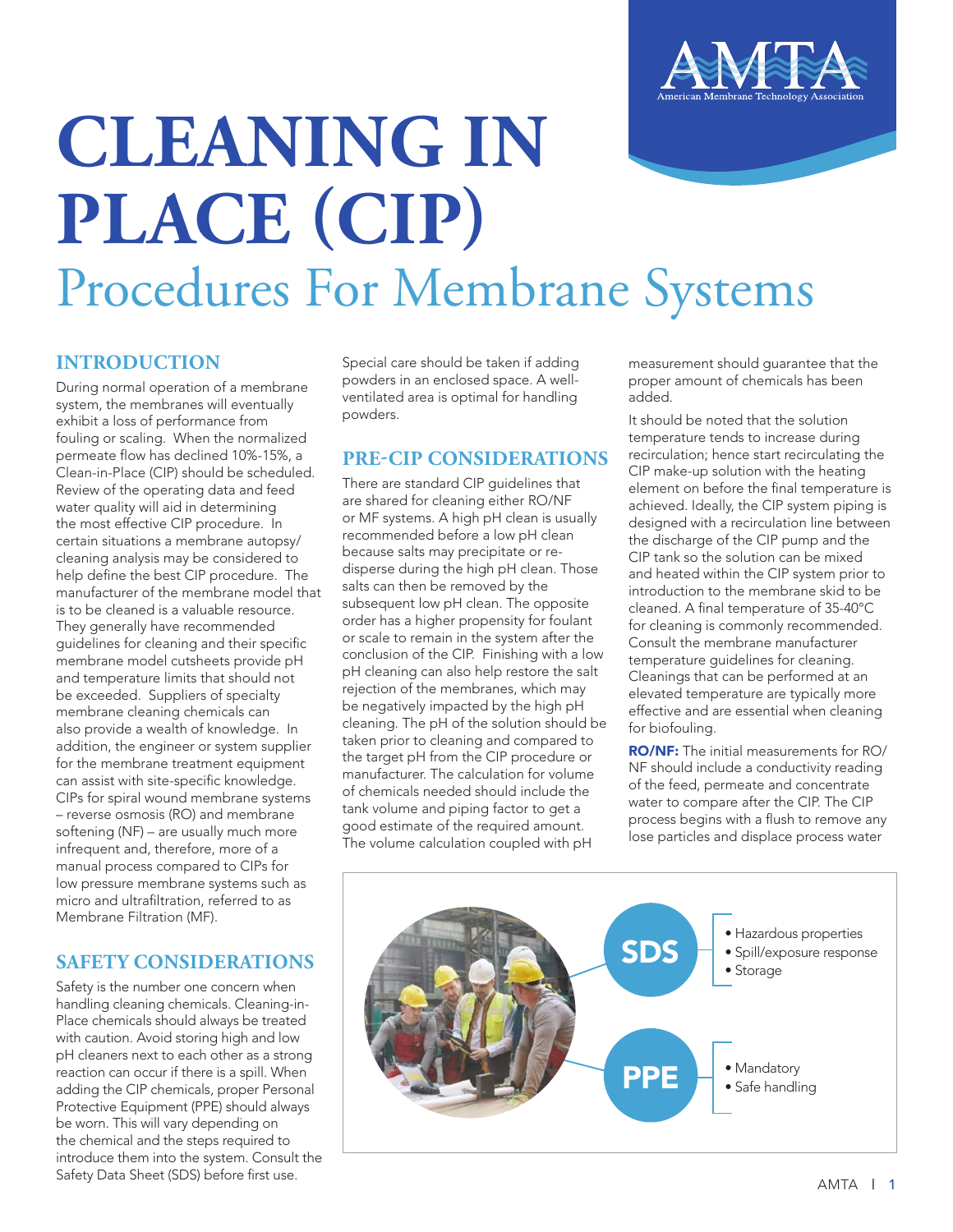in the RO system with the CIP solution. Next, configure the system to be a closed circuit to recirculate the CIP chemicals or single pass if an extreme buildup of foulant or scale has occurred. Care should be taken to ensure that the valves are in the correct positions to avoid pressure build up and to control permeation of CIP chemicals. Ensure there is a path for any permeate produced to discharge back to the CIP tank so the permeate side of the membrane does not experience back pressure. Also, ensure that spool pieces are removed, block and bleed valves are in the correct position, or any other crossconnection controls are in place.

The ideal system configuration should maximize the cross flow of the CIP solution across the membrane. If possible, the CIP loop should include cartridge filters to prevent redeposition of particulates on the membrane surface. The goals for effective cleanings are to achieve high crossflow (approximately 40-50 gpm per 8" pressure vessel) at a low pressure (<60 psi). It is important to clean each stage individually so that foulant from one stage is not introduced to another stage and so that proper hydraulics and crossflow are maintained. Also, try to orient skid cleaning connections so that the cleaning solution does not have to flow through restrictions such as control valves or booster pumps. Hard-piped cleaning connections are recommended to minimize loss of cleaning solution or exposing operators to cleaning fluid, which is possible when cleaning with mobile hoses.

MF: Foulant buildup on MF membranes can cause a significant decrease in the membrane permeability and increase in normalized trans-membrane pressure (TMP). To test the effectiveness of a CIP cycle, it is best to note the permeability before cleaning, which is commonly measured as GFD/psi. The CIP process for MF differs from RO with respect to use of halogen-based chemical oxidizers and the ability to perform a backwash (with airscour, if available). Conduct a regular backwash with an air-scour if available to loosen particulates deposited on the outside of the membrane surface. Airscour is only available for outside-in flow MF membranes in a vertical assembly wherein air is introduced across the outside of the fibers. Drain the module to remove the dislodged particulates and to prevent any dilution of the CIP chemical

make-up solution. The MF modules are now ready for a chemical CIP.

#### **CIP CONSIDERATIONS**

RO permeate or deionized water is preferred for the CIP make-up solution. The cleaning chemicals, especially powders, should be dissolved into the CIP solution completely before circulating through the membrane elements. This can be accomplished with a static mixer or more commonly by recirculation through the CIP pump to the tank to mix. A powdered chemical can also be premixed manually into a liquid slurry in a drum prior to introduction into the CIP system. This is especially important with powder cleaners as improper mixing could cause abrasion to the membrane surface or it may result in powder "cottage cheese" buildup that blocks the feed channels and prevents an effective cleaning.

The changes in the turbidity of a cleaning solution are good indicators of an effective CIP. Should the cleaning solution become rapidly turbid, send at least 20% of the solution to the drain and refill the tank with the CIP cleaning make-up solution. It is critical to monitor the pH and temperature of the CIP solution during the cleaning process to ensure both parameters remain at the desired levels. Strongly buffered specialty cleaning chemicals should resist pH drift whereas generic acids and caustics used for cleaning will need to be



closely monitored. As a rule of thumb, pH changes of more than 1 pH unit require acid or alkali mediation.

RO/NF: The CIP solution is recycled through the RO/NF elements for 30-60 minutes. During recycle, if the system pressure is high, permeation of the CIP solution could harm the membrane. As the system is cleaned, the flows may fluctuate. It is important to prevent spikes in crossflow rates and maintain it around 40 GPM without exceeding differential pressure (ΔP) limits specified by the membrane manufacturer.

A recycle step is often followed by a soak period. Membrane soaking is important because some chemical cleaners work best in static conditions to remove foulants. A final recycle is performed followed by a drain and system flush before the RO skid is returned to service. In cases of heavier fouling, the circulation and soak steps may have to be repeated multiple times.

**MF:** The cleaning solution is recycled through the module using a low flow pump. Depending on the flow direction of the water through the fibers, the chemical

Flush

High pH High pH Rinse Low pH<br>Clean Rinse Clean System High pH Rinse Low pH Rinse<br>Flush Clean Rinse Clean Rinse



Photos show typical packaged CIP systems for NF/RO